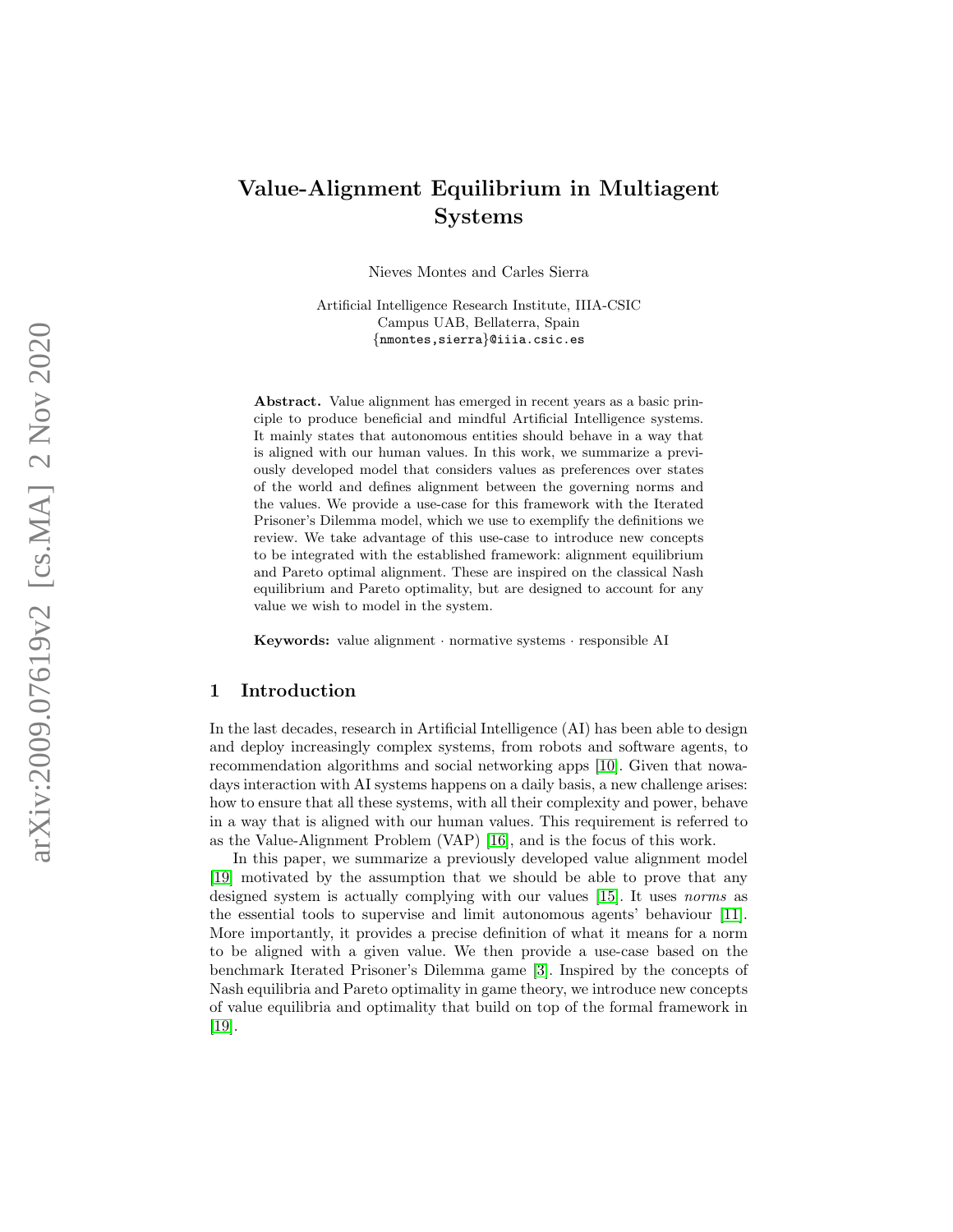# 2 Value alignment model

## 2.1 Revision of our background formal model

In order to introduce the necessary background, we provide a summary of the value alignment model that constitutes the starting point of this paper [\[19\]](#page-15-2). Its main underlying assumption is a consequentialist view of values [\[20\]](#page-15-5), which expresses that the worthiness of any value is entirely determined by the outcomes of the actions that it motivates. Values, then, can serve as numerical quantifiers to assess how (un)desirable is a state in the world. In particular, we can use values to compare any two states and decide which of the two is preferred.

In the reviewed framework, the common conception of the world as a labelled transition system [\[8\]](#page-15-6) is adopted. The world, then, is composed of a set of states S, a set of actions A and a set of transitions  $\mathcal{T} \subseteq \mathcal{S} \times \mathcal{A} \times \mathcal{S}$ . We refer to any transition  $(s, a, s') \in \mathcal{T}$  with the notation  $s \stackrel{a}{\rightarrow} s'$ .

Values are conceived as mental constructs [\[12\]](#page-15-7) that allow agents to decide which state of the world they prefer, according to their most prioritized values. This consideration motivates the following definition:

**Definition 1.** (from [\[19\]](#page-15-2)) A value-based preference Prf is a function over pairs of states that indicates how much preferred is one state over another in light of a particular value:  $Prf : S \times S \times G \times V \rightarrow [-1, 1]$ , where G is the set of agents and V is the set of values. The notation  $\mathsf{Prf}_v^{\alpha}(s,s')$  indicates how much does agent  $\alpha$ prefer state s' over state s with respect to value v.

Value-based preferences, then, are bounded functions between  $-1$  and  $+1$ . Positive (negative) preference indicates the post-transition state is more (less) desirable than the pre-transition state with respect to a specific value  $v$ . Preferences equal to 0 indicate that both states are identically preferred.

Values are held at the agent level. However, very rarely do agents' belief systems consist of a single value [\[18\]](#page-15-8). Aggregations over subsets of values and/or agents are also considered in [\[19\]](#page-15-2). However, we will not be employing any aggregation functions in this work. The interested reader is referred to the original paper for further details.

Now we have a clear view of the role of values when it comes to evaluating states. However, the states that can arise when letting a multiagent system evolve are dependent upon the norms in place, since these are the constructs which govern behaviour and therefore limit the actions that can be taken. Thus, value alignment is conceived as the alignment of a norm (or a set of norms) with respect to a value that is held in high regard. When a set of norms N is incorporated into the world  $(S, \mathcal{A}, \mathcal{T})$ , it is modified into a new, *normative* world  $(S, \mathcal{A}, N, \mathcal{T}_N)$  [\[1\]](#page-14-1), where  $\mathcal{T}_N \subseteq \mathcal{T}$  is the subset of all the original transitions allowed by N.

To evaluate how well or badly aligned is a norm  $n \in N$ , the transitions that can happen when this norm is enforced have to be evaluated. A norm is positively (negatively) aligned if it gives rise to transitions that move the system towards more (less) preferred states. However, beyond single transitions, the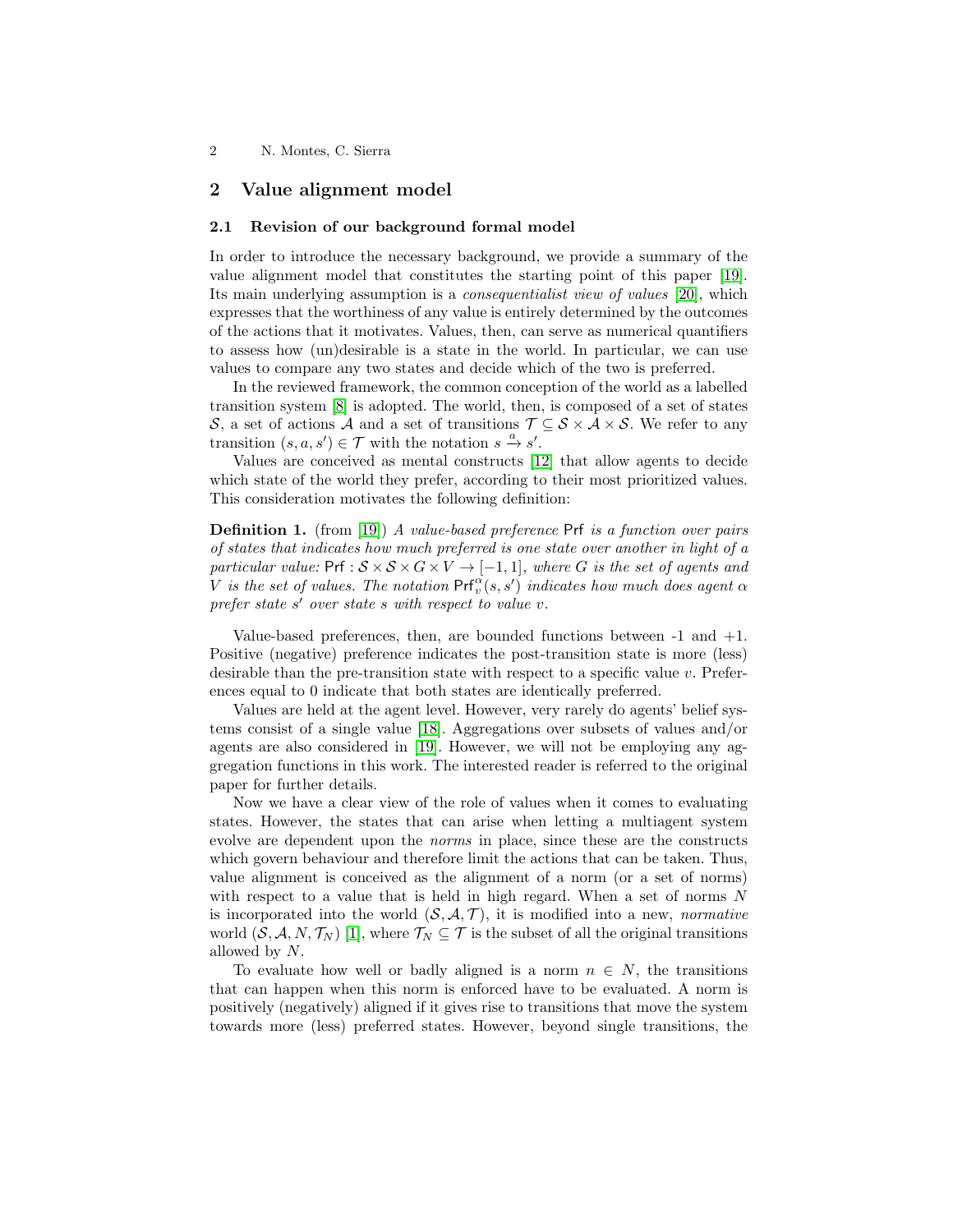long-term evolution of the world under the norms in place should be considered. This necessity motivates the following definition:

**Definition 2.** (from [\[19\]](#page-15-2)) A path p in the world  $(S, \mathcal{A}, \mathcal{T})$  is a finite sequence of consecutive transitions  $\{s_0 \stackrel{a_0}{\longrightarrow} s_1, s_1 \stackrel{a_1}{\longrightarrow} s_2, ..., s_i \stackrel{a_i}{\longrightarrow} s_{i+1}, ..., s_f \stackrel{a_{f-1}}{\longrightarrow} s_f\},\$ where  $p_F[i] = p_I[i+1]$ , and  $p_I[i]$  and  $p_F[i]$  denote the pre and post-transition states of the i-th transition.

Paths are used to evaluate preferences over consecutive transitions, and support the formal definition of value alignment:

<span id="page-2-0"></span>**Definition 3.** (from [\[19\]](#page-15-2)) The degree of alignment of norm  $n \in N$  with respect to value  $v \in V$  in the world  $(S, \mathcal{A}, \mathcal{T})$  for agent  $\alpha \in G$  is defined as the accumulated preference over all the paths in the normative world that results from implementing such norm:

<span id="page-2-1"></span>
$$
\mathsf{Algn}^{\alpha}_{n,v}(\mathcal{S}, \mathcal{A}, \mathcal{T}) = \frac{\sum\limits_{p \in paths} \sum\limits_{d \in [1, |p|]} \mathsf{Prf}^{\alpha}_{v}(p_I[d], p_F[d])}{\sum\limits_{p \in paths} |p|} \tag{1}
$$

where paths is the set of all paths in the normative world  $(S, \mathcal{A}, \{n\}, \mathcal{T}_n)$ , and  $|p|$  corresponds to the cardinality of p, i.e. the number of transitions in the path.

Note that we exclude the possibility of infinite transition systems by considering all paths to be finite.

In this approach, the same exact weight is given to every single transition. Other suggestions are conceivable; for example one may want to consider whether preferences remain approximately stable along the paths or, conversely, there are large surges or sinks. In other fields, it is typical to consider a discount parameter that reduces the weight of transitions that happen into the distant future [\[17\]](#page-15-9). We acknowledge the existence of alternative approaches, but leave their exploration for future work.

Another issue to note with definition [3](#page-2-0) is that its notation indicates the alignment for a single agent  $\alpha$  with respect to a single value v, since it takes the individual preferences with respect to that one value. However, as previously mentioned, preferences can be aggregated over agents and/or sets of values. Using such aggregated preferences would, consequently, result in alignment for sets of agents and/or with respect to sets of values.

Equation [\(1\)](#page-2-1) states that alignment should take into account all possible transitions in the normative world. In general, this approach is not efficient, and to solve this issue, Monte Carlo sampling over all possible paths is recommended. Additionally, it is also advisable to keep the length of the paths fixed. These modifications lead to the following reformulation for the alignment:

<span id="page-2-2"></span>
$$
\mathsf{Algn}_{n,v}^{\alpha} \left( \mathcal{S}, \mathcal{A}, \mathcal{T} \right) = \frac{\sum\limits_{p \in \text{paths}} \sum\limits_{d \in [1,l]} \mathsf{Prf}_{v}^{\alpha}(p_I[d], p_F[d])}{x \times l} \tag{2}
$$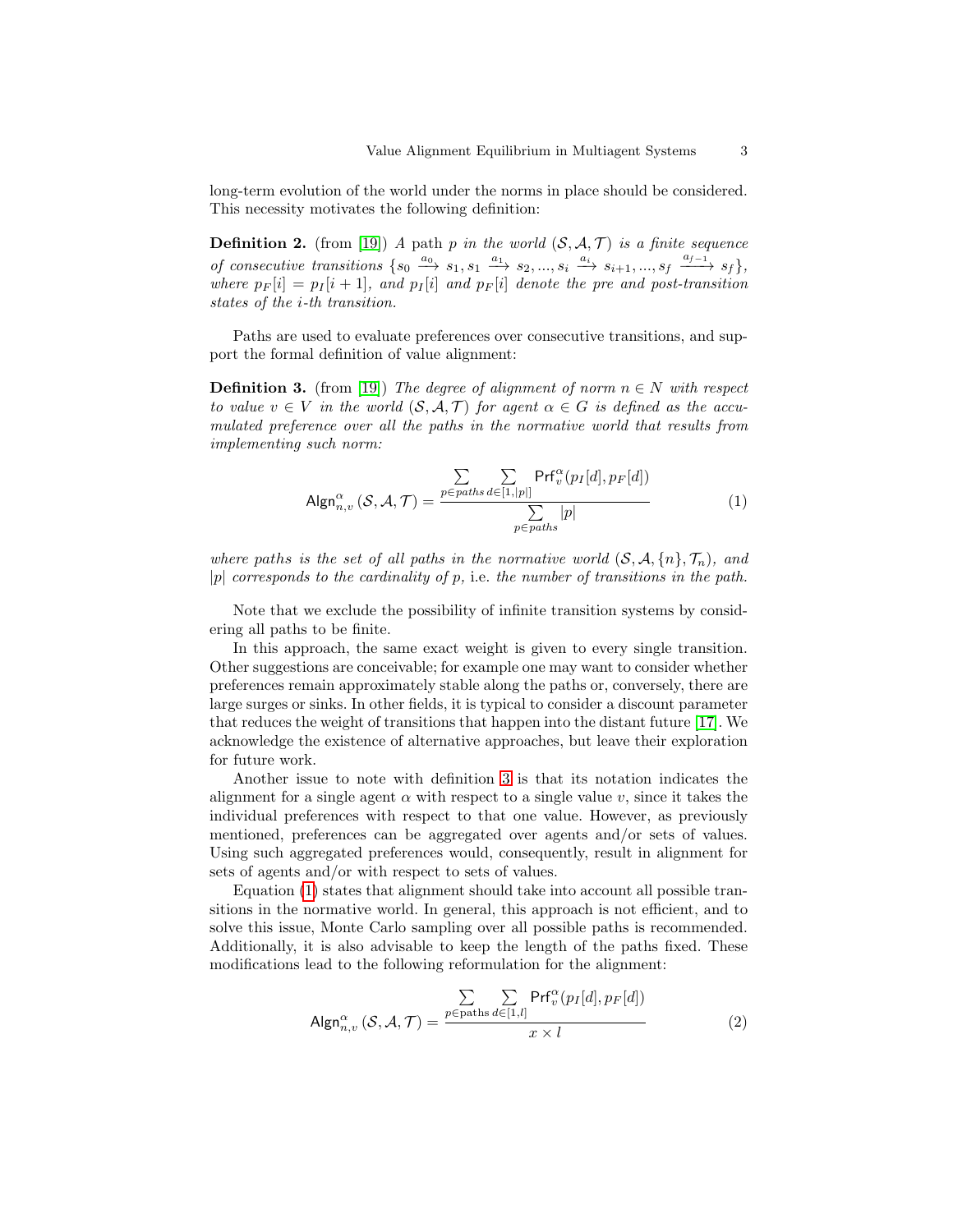where  $l$  is the number of transitions in all paths, and x is the number of sampled paths.

In summary, the approach proposed in [\[19\]](#page-15-2) provides a formal model to numerically quantify how compliant is a certain normative world designed towards some particular value. Differently to other works related to value alignment [\[2,](#page-14-2)[7\]](#page-15-10), such a model is separate from the decision-making process of the participating agents and their respective goals, and can hence be applied to any kind of agent and social space architecture.

## 2.2 Value-alignment solution concepts

In this work, we model agents' interactions as normal-form games. In game theory, a stage game refers to each of the identical rounds played in one iteration. The Nash equilibrium is then defined as the set of players' actions such that no player can obtain a higher profit by unilaterally deviating from it, given the actions of all other players are fixed [\[14,](#page-15-11) Chapter 2]. In formal terms, Nash equilibria correspond to action profiles  $(a_1^*,..., a_{|G|}^*)$  such that, for all agents  $i \in G$ , it holds that:

<span id="page-3-0"></span>
$$
r_i(a_1^*,...,a_{i-1}^*,a_i^*,a_{i+1}^*,...,a_{|G|}^*) \ge r_i(a_1^*,...,a_{i-1}^*,a_i,a_{i+1}^*,...,a_{|G|}^*)
$$
(3)

Nash equilibria may not represent the best option for players in terms of individual revenues, but profiles of joint actions for which no player has an incentive to unilaterally deviate. This solution concept represents status quo positions that persist despite not necessarily being the best solutions from a social perspective. In other terms, the Nash equilibria do not necessarily correspond with Pareto optimal outcomes [\[5\]](#page-14-3), as in the case of the classical Prisoner's Dilemma game.

The concept of stage game Nash equilibrium is not directly applicable in our theoretical framework for two main reasons. First, in general, agents interact repeatedly. And second, we are interested in the alignment with respect to values, not in the game rewards themselves, even if alignments may be computed from rewards. However, Nash-like equilibria situations can be identified when the alignment satisfies an adapted version of equation [\(3\)](#page-3-0). When considering this possibility, the argument  $a_i^*$  should not be identified as actions taken by agents in a single round, but rather by the strategies that individuals follow for the whole duration of the game. We conceive individual strategies as separate from norms. While strategies are part of the agents' internal decision process, we understand norms to be externally imposed constraints on the system, whose definition is the responsibility of the model's designer and beyond the control of the participating agents.

Therefore, given a set of norms  $N$  governing a multiagent system, agents adopt a particular strategy to play the game. Strategies are functions that take into account the past history of the game to return an action to be performed next [\[14\]](#page-15-11). The set of all strategies being played is  $E = \{e_1, e_2, ..., e_{|G|}\}\$ , where  $e_i$  is the strategy followed by the *i*-th agent. Then, we can make the following definition: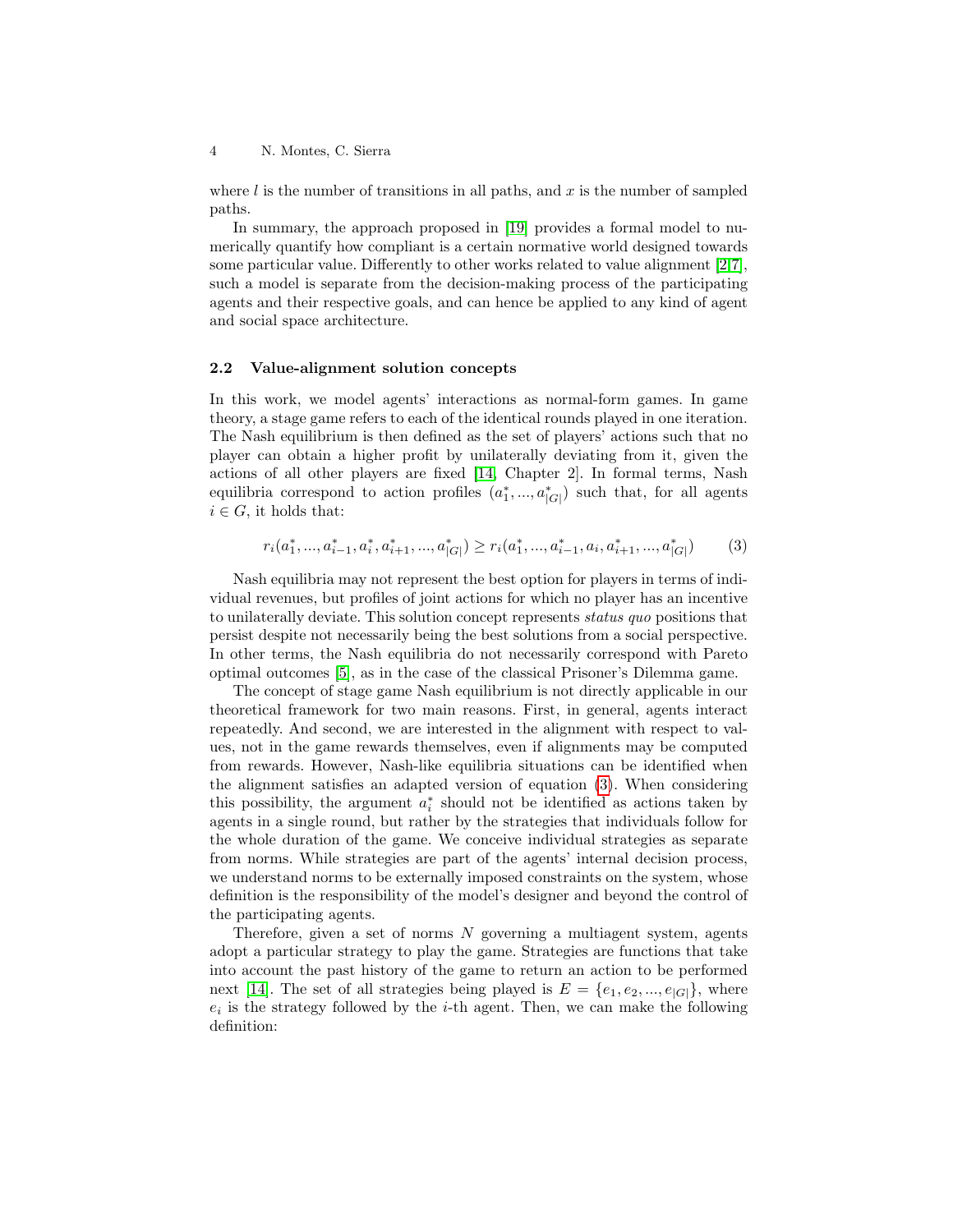**Definition 4.** Given a normative system  $N$  and an alignment function with respect to the value of choice for agent i  $\mathsf{Algn}_v^i$ , the alignment equilibrium is defined as the tuple of all individual strategies  $(e_1^*,...,e_{|G|}^*)$  such that, for all agents  $i \in G$ , it holds that:

<span id="page-4-0"></span>
$$
\mathsf{Algn}_{\left(e_1^*,...,e_{i-1}^*,e_i^*,e_{i+1}^*,...,e_{|G|}^*\right),v}^i \ge \mathsf{Algn}_{\left(e_1^*,...,e_{i-1}^*,e_i,e_{i+1}^*,...,e_{|G|}^*\right),v}^i \tag{4}
$$

Note that the alignment equilibria depend on the alignment function of choice and the norms constraining the system. Another point to note is that, despite equation [\(4\)](#page-4-0) is stated in terms of alignment with respect to individual agents, a natural extension arises when applied to subsets of agents or even aggregated for the whole society. Additionally, it can also be extended to sets of values.

Another important point is that, unlike the classical Nash equilibrium, whose existence is guaranteed for games played by a finite number of agents following mixed strategies [\[9\]](#page-15-12), the properties of equation [\(4\)](#page-4-0) have not been explored to the point of establishing conditions for existence. This is left as future work.

It is worth trying to understand the motivation behind equation [\(4\)](#page-4-0). Classical game theory takes the view of trying to maximise one's own reward while minimising risks. The classical Nash equilibrium for a stage game is a possible response to this approach for a game that is played once. Our definition of alignment equilibrium, then, generalises the classical Nash equilibrium to account for games and situations that are presented repeatedly.

More importantly, equation [\(4\)](#page-4-0) allows to examine a game from a different perspective other than that of the individual payoffs  $r_i$ , as we can analyse the alignment equilibria with respect to as many values as alignment functions we are able to come up with. Moreover, agents may consider different preferences or may take into account different variables to compute their preferences, and thus equation [\(4\)](#page-4-0) need not be symmetric with respect to agents. By considering the particular instance where a game is played for a path of length one (a single round) and using the actual rewards as preferences, the classical concept of Nash equilibrium can be recovered.

Previously, we have mentioned the concept of Pareto optimality [\[5\]](#page-14-3). This solution concept from game theory can also be adapted to the value alignment framework. Classically, an action profile  $(a_1^*,..., a_{|G|}^*)$  is said to lead to a *Pareto optimal outcome* if there is no other profile  $(a_1, ..., a_{|G|})$  such that:

$$
r_j(a_1, ..., a_{|G|}) > r_j(a_1^*, ..., a_{|G|}^*)
$$
 for at least one agent  $j \in G$ , and (5)

$$
r_{i}(a_{1},...,a_{|G|}) \ge r_{i}(a_{1}^{*},...,a_{|G|}^{*}) \text{ for all agents } i \in G
$$
 (6)

In other words, in classical game theory a Pareto optimal outcome is one where we cannot improve anyone's reward without damaging someone else's.

In a similar fashion to our extension from the classical Nash equilibrium to the alignment equilibrium, we can adapt Pareto optimality to our value alignment framework. Again, we need not consider actions for a single transition, but rather strategies adopted during the whole duration of the game: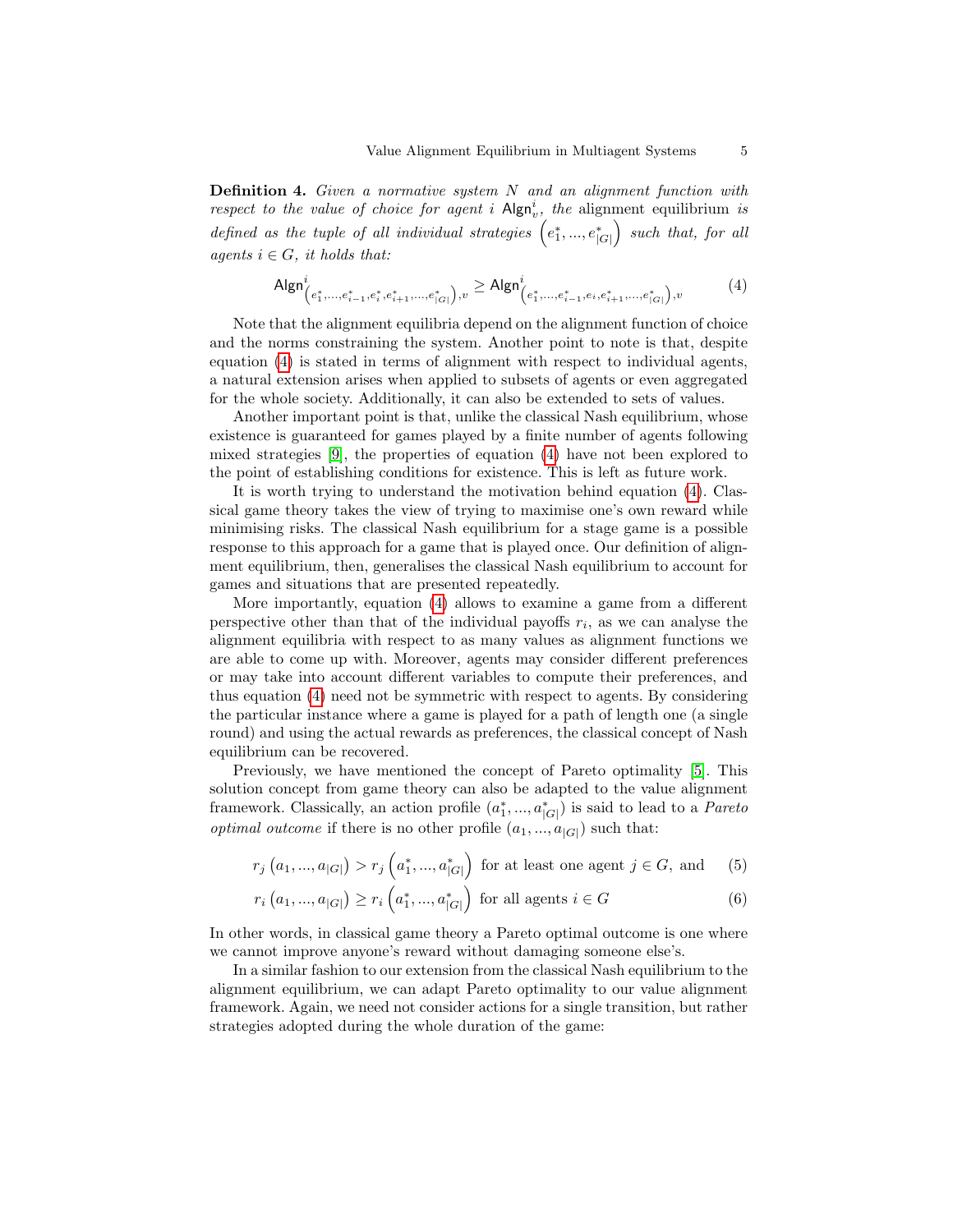**Definition 5.** Given a normative system N and an alignment function with respect to the value of choice for agent i  $\mathsf{Algn}_v^i$ , a tuple of individual strategies  $(e_1^*,...,e_{|G|}^*)$  is said to lead to a Pareto optimal alignment if there is no other tuple of individual strategies  $(e_1, ..., e_{|G|})$  such that:

$$
\mathsf{Algn}_{\left(e_1,\ldots,e_{|G|}\right),v}^j > \mathsf{Algn}_{\left(e_1^*,\ldots,e_{|G|}^*\right),v}^j \text{ for at least one agent } j \in G, \text{ and } (7)
$$

$$
\mathsf{Algn}_{(e_1,\ldots,e_{|G|}),v}^i \ge \mathsf{Algn}_{(e_1^*,\ldots,e_{|G|}^*),v}^i \text{ for all agents } i \in G
$$
 (8)

Therefore, a Pareto optimal alignment corresponds to a situation where no agent can improve its alignment without hurting one or several other agent alignments. The novel concept of Pareto optimal alignment allows us to make the same generalizations than those when moving from the classical Nash equilibrium to the alignment equilibrium. They have been explicitly described previously.

## 3 Use-case: Two-Agent Iterated Prisoner's Dilemma

Now, we consider a very simple two-agent system modeled after the benchmark Iterated Prisoner's Dilemma (IPD) game [\[3\]](#page-14-0), and we use it to illustrate the previously introduced concepts.

Table 1. Outcome matrix for the Prisoner's Dilemma game.

<span id="page-5-0"></span>

|          |           | Cooperate Defect |       |
|----------|-----------|------------------|-------|
| $\alpha$ | Cooperate | (6, 6)           | (0.9) |
|          | Defect    | (9, 0)           | (3,3) |

In formal terms, this model consists of an agent set with two members,  $G = {\alpha, \beta}$ ; the set of individual actions available to each of them is  $A_i =$ {cooperate, defect}. The transitions between states are characterised by the joint actions that  $\alpha$  and  $\beta$  take, hence the set of actions is  $\mathcal{A} = \mathcal{A}_i^2 = \{(a_\alpha, a_\beta)\}\.$  The tuple of individual actions  $(a_{\alpha}, a_{\beta})$  determines the outcome of the transition. Such outcomes are tied to rewards agents receive,  $r_i(a_\alpha, a_\beta), \forall i \in G$ , via the outcome matrix displayed in Table [1.](#page-5-0)

In this model, the game is played in an iterated way. We characterise states by the agents' wealth, which is defined as the accumulated rewards received since the game started. The states of the world correspond to the tuple of agents' wealth, noted by  $(x_\alpha, x_\beta)$ . Initially, both agents start with  $(x_\alpha, x_\beta) = (0, 0)$ . After agents have chosen their actions  $(a_{\alpha}, a_{\beta})$  and the rewards  $(r_{\alpha}, r_{\beta})$  are determined, the transition  $s \to s'$  is completed by updating the values for agents' wealth.

We formally lay out the main features of our model in the following terms:

Definition 6. We define the Two-Agent Iterative Prisoner's Dilemma (2A-IPD) model as a tuple  $(G, \mathcal{S}, \mathcal{A}, \mathcal{T})$ , where: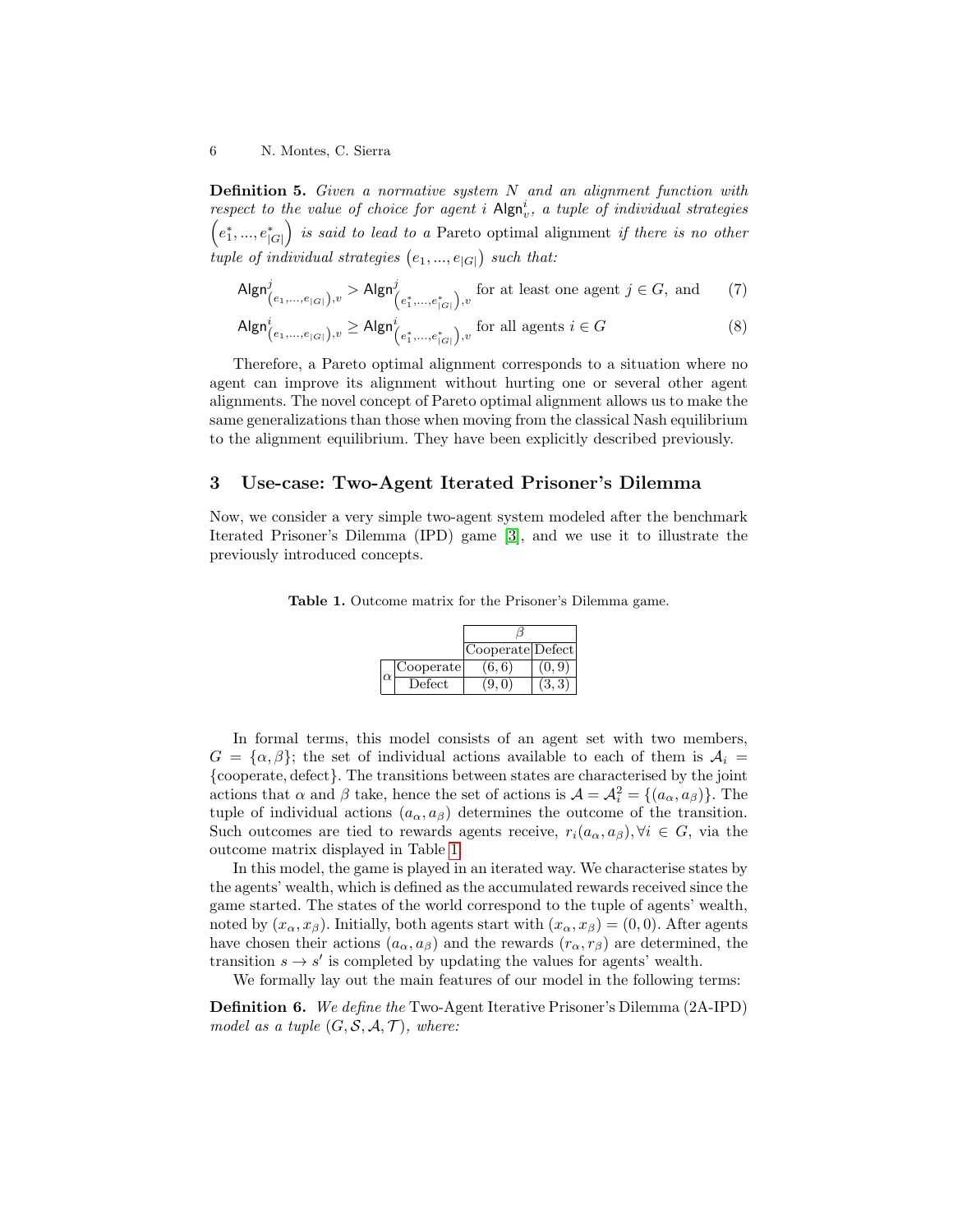

<span id="page-6-0"></span>Fig. 1. Labelled transition system representing a single transition of the 2A-IPD model.

- $-G = {\alpha, \beta}$  is a set of two agents.
- $-\mathcal{S} = \{(x_{\alpha}, x_{\beta})\}\$ is the set of states, composed by the tuples of all possible combinations of agents' wealth.
- $-\mathcal{A} = \{(a_{\alpha}, a_{\beta})\}\$ , where  $a_i \in \{cooperate, defect\}\$ , is the set of joint actions.
- $\mathcal{T} : S \times A \times S$  is the set of transitions which relate the current state  $s =$  $(x_\alpha, x_\beta)$  and joint actions  $(a_\alpha, a_\beta)$  to the next state  $s' = (x'_\alpha, x'_\beta)$ :

$$
\forall t \in \mathcal{T}, \quad t = (s, (a_{\alpha}, a_{\beta}), s') \quad \text{such that} \quad \begin{cases} x'_{\alpha} = x_{\alpha} + r_{\alpha}(a_{\alpha}, a_{\beta}) \\ x'_{\beta} = x_{\beta} + r_{\beta}(a_{\alpha}, a_{\beta}) \end{cases} \tag{9}
$$

where  $r_i(a_{\alpha}, a_{\beta})$  are the rewards given by the outcome matrix (Table [1\)](#page-5-0).

A labelled transition system representation for one transition of this model is displayed in Fig. [1.](#page-6-0)

### 3.1 Preference functions

Within this model, we wish to quantify the alignment of different agent behaviours with respect to two apparently opposed values: equality and personal gain. In [\[19\]](#page-15-2) some preferences related to these values were already formulated. However, we introduce new ones here that are less sensitive to the numerical choice for the rewards in Table [1.](#page-5-0)

In order to quantify alignment with respect to equality, we will assess it in each state by making use of the well-known Gini Index (GI) [\[6\]](#page-14-4). In our two-agent model, the GI is computed for state s by taking the values of agents' wealth at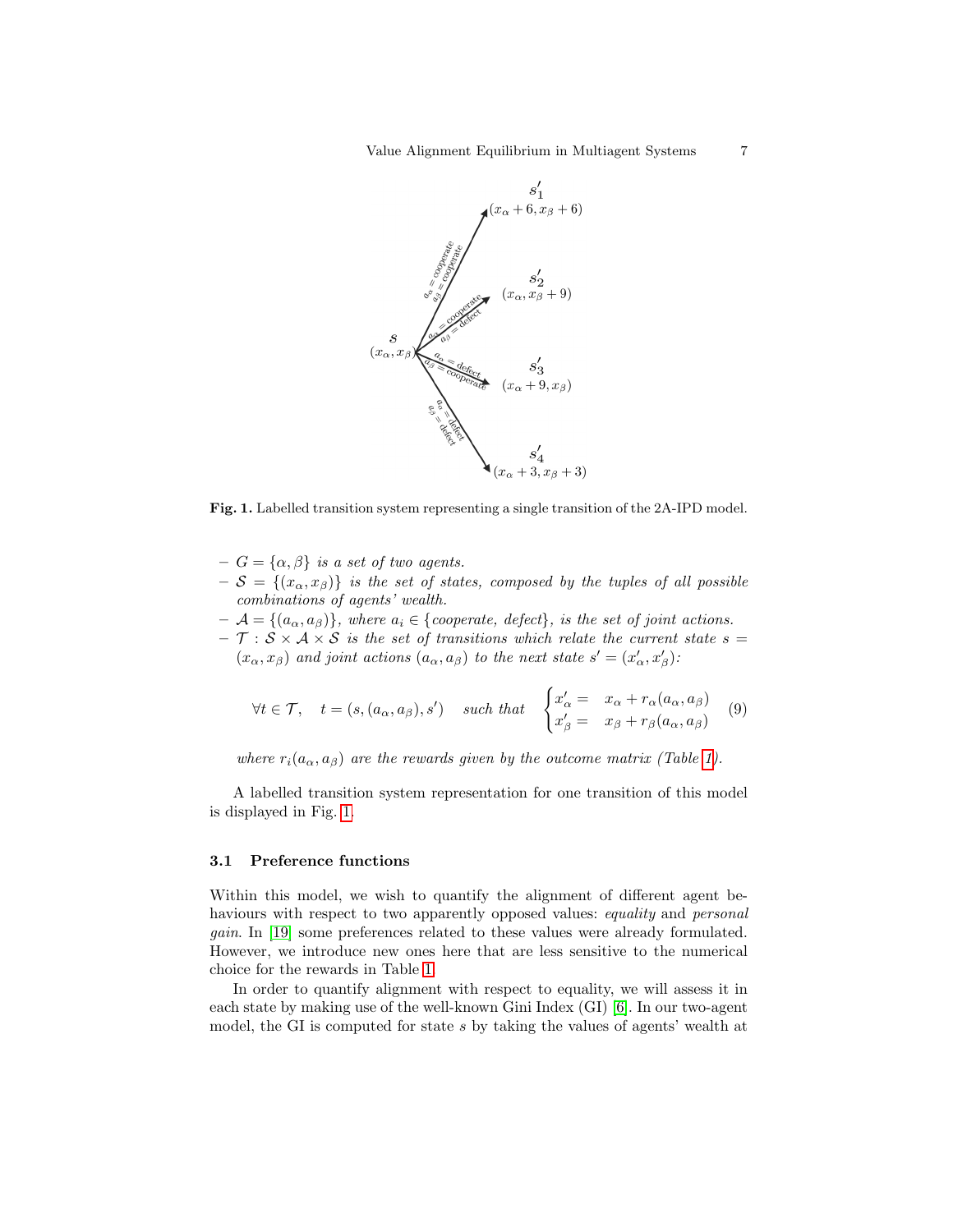that particular point in the repeated game,  $(x_{\alpha}, x_{\beta})$ . For  $|G| = 2$ , the Gini Index for our system becomes:

$$
GI(s) = \frac{|x_{\alpha} - x_{\beta}|}{2(x_{\alpha} + x_{\beta})}
$$
\n(10)

The lower bound for the GI is always 0, indicating perfect equality among all participants. In the case of two agents, the maximum possible value is  $\frac{1}{2}$  [\[4\]](#page-14-5). Then, in order to map perfect equality  $(GI = 0)$  to maximum preference  $(+1)$ and perfect inequality  $(GI = \frac{1}{2})$  to minimum preference (-1), the interval for the Gini Index  $\left[0, \frac{1}{2}\right]$  is linearly mapped to the interval of definition of preferences [−1, 1]. This transformation results in the following definition for the preference function over the value *equality*:

<span id="page-7-0"></span>
$$
\Prf_{\text{equality}}^{i}(s, s') = 1 - 4 \cdot \text{GI}(s') = 1 - 2 \cdot \frac{|x'_{\alpha} - x'_{\beta}|}{x'_{\alpha} + x'_{\beta}}
$$
(11)

where  $i = \alpha, \beta$ .

There are two important points to be noted about this preference function. First, it is numerically equivalent for both agents, since  $x'_\alpha$  and  $x'_\beta$  are interchangeable. It is an intuitive property of the preference with respect to the value equality that it should be indeed identical for both agents. Second,  $Prf_{\text{equality}}^i(s, s')$  is a function of only the properties of the system in the posttransition state  $s'$ . Hence, states with high (low) equality are (not) preferred regardless of the parity in the previous state s.

The latter property is not a requirement of preference functions. Other formulae could be devised that depend on the increase/decrease of the Gini Index or some other indicator. Since our model starts off from a very peculiar position of perfect equality, we have considered that it is more helpful to monitor the eventual disparity that may arise as the game proceeds, rather than comparing consecutive states.

The other value under consideration, personal gain, is quantified through the following preference function:

<span id="page-7-1"></span>
$$
\Prf_{\text{gain}}^{i}(s, s') = \begin{cases}\n-1 & \text{if } x'_i - x_i = 0 \\
-\frac{1}{3} & \text{if } x'_i - x_i = 3 \\
\frac{1}{3} & \text{if } x'_i - x_i = 6 \\
1 & \text{if } x'_i - x_i = 9\n\end{cases} \tag{12}
$$

According to this definition, states are preferred with respect to personal gain by ranking the possible rewards in any given transition and mapping them to equally spaced points in the preference interval  $[-1, 1]$ . This choice is made to reflect the greediness of this value, since the preference is only dependent on immediate gains, regardless of how well off the agent may already be or the circumstances of her peer.

Now, we have the preference functions to evaluate the alignment of the system for the two agents. In order to compute the alignment from preferences, equation [\(2\)](#page-2-2) is employed, with  $x = 10,000$  sampled paths of length  $l = 10$  (the number of game iterations).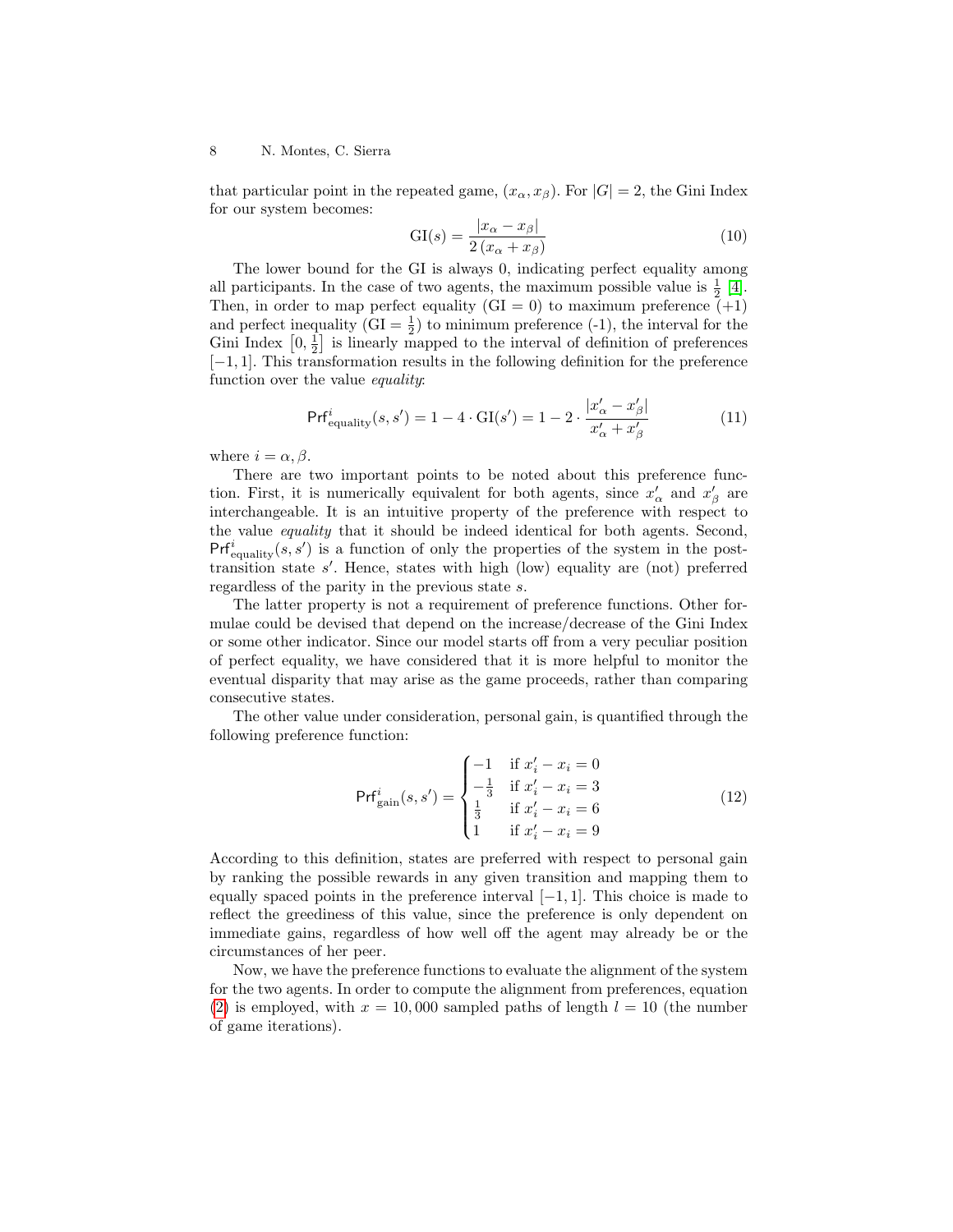#### 3.2 Individual strategies

Now that we have encoded values into two different preference functions, our purpose, then, is to find which agent strategies in the 2A-IPD model result in alignment equilibrium and Pareto optimal alignment positions with respect to equality and personal gain. The set of all possible strategies for a single agent is a vast space of logical formulae, dictating whether past actions should be taken into account to decide the future action, how far back to look and many other considerations. In order to work with the alignment equilibrium without the burden of considering all possible strategies, we restrict ourselves to two subspaces of possible strategy profiles, from which we will determine the alignment equilibria and Pareto optimal alignments:

- 1. Random-action profiles: Both  $\alpha$  and  $\beta$  choose at each round the action to take randomly, according to independent and fixed probabilities of cooperation. These are analogous to mixed strategies in game theory, where actions are taken based on a fixed probability.
- 2. Heterogeneous profiles:  $\beta$  cooperates randomly following a fixed probability.  $\alpha$ , in contrast, either cooperates or defects with probability 0.5 in the first round. In subsequent rounds, it follows one of these strategies:
	- Tit-for-tat:  $\alpha$ 's action in the current round is  $\beta$ 's action in the previous round.
	- Mostly cooperate:  $\alpha$  defects if in the previous round both agents defected. Otherwise, it cooperates.
	- Mostly defect:  $\alpha$  cooperates if in the previous round both players cooperated. Otherwise, it defects.

These are some of the most common strategies in non-cooperative game theory. We set that only one agent follows them in order not to condition the outcome of all transitions on the result of the first one.

Note that all of the strategies presented here are included in the set of reactive strategies [\[13\]](#page-15-13), where behaviour is only dependent on the opponent's immediate past action.

# 4 Results

First, the results for the alignment under random-action profiles with respect to equality and personal gain are presented in Figs. [2](#page-9-0) and [3](#page-9-1) respectively. They are plotted as a function of the cooperation probabilities of both agents, which specify concrete instances of the individual random strategies  $e_{\alpha}$  and  $e_{\beta}$ .

According to the definition of alignment equilibrium in equation [\(4\)](#page-4-0), in Fig. [2](#page-9-0) there is an infinite number of alignment equilibria corresponding to strategies satisfying  $e_{\alpha} = e_{\beta}$  (here we only plot  $10 \times 10$  strategy pairs). To see this, if we consider that the cooperation probability of agent  $\beta$  is  $e_{\beta}$ , then  $\alpha$ 's alignment is maximal when  $e_{\alpha}$  is equal to  $e_{\beta}$ , and  $\alpha$  has no incentive to deviate. Similarly if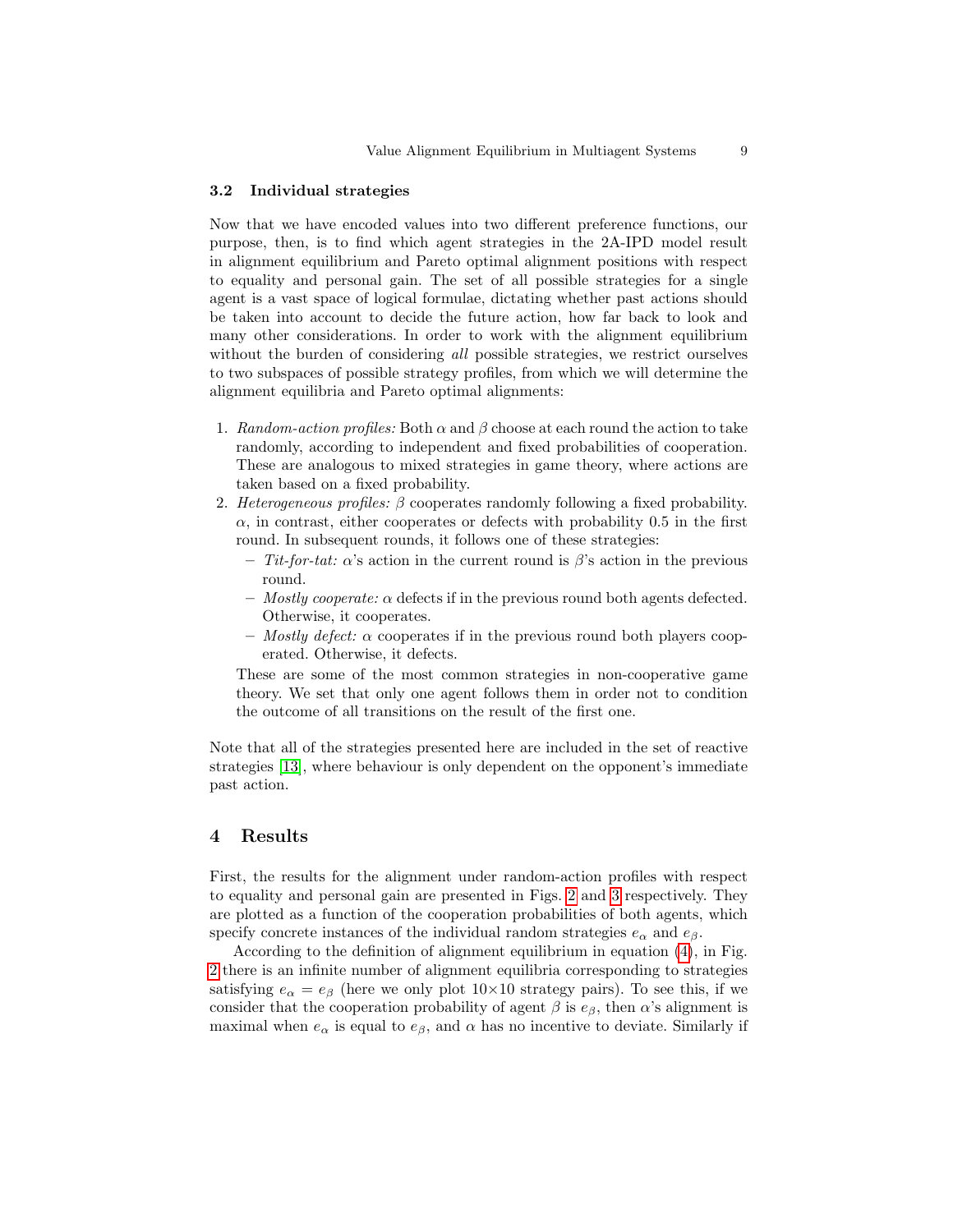

<span id="page-9-0"></span>Fig. 2. Alignment of agents  $\alpha$  and  $\beta$  with respect to value *equality*, equation [\(11\)](#page-7-0), under random-action profiles.



<span id="page-9-1"></span>Fig. 3. Alignment of agent  $\alpha$  (left) and  $\beta$  (right) with respect to value personal gain, equation [\(12\)](#page-7-1), under random-action profiles. Note that  $\mathsf{Algn}^{\alpha}_{\text{gain}}$  and  $\mathsf{Algn}^{\beta}_{\text{gain}}$  are mutually transposed.

we fix the cooperation probability of agent  $\alpha$ , given the symmetry of equation [\(11\)](#page-7-0). Therefore, an infinite number of alignment equilibria are found at  $e^*_{\alpha} = e^*_{\beta}$ .

It is unsurprising that the status quo with respect to equality corresponds to both agents having the same cooperation probability. It is worth noting that this result does not encourage any agent to increase its cooperation probability to enhance equality, but rather to act similarly to her peer.

The Pareto optimal alignment with respect to equality is found when either both agents always cooperate or always defect, since they always receive identical rewards and the Gini Index is kept to zero. So, actually, alignment equilibrium strategies with respect to equality do include Pareto optimal strategies.

As for alignment with respect to gain in Fig. [3,](#page-9-1) the maximum alignment for any agent is obtained when she defects and the other player follows a complete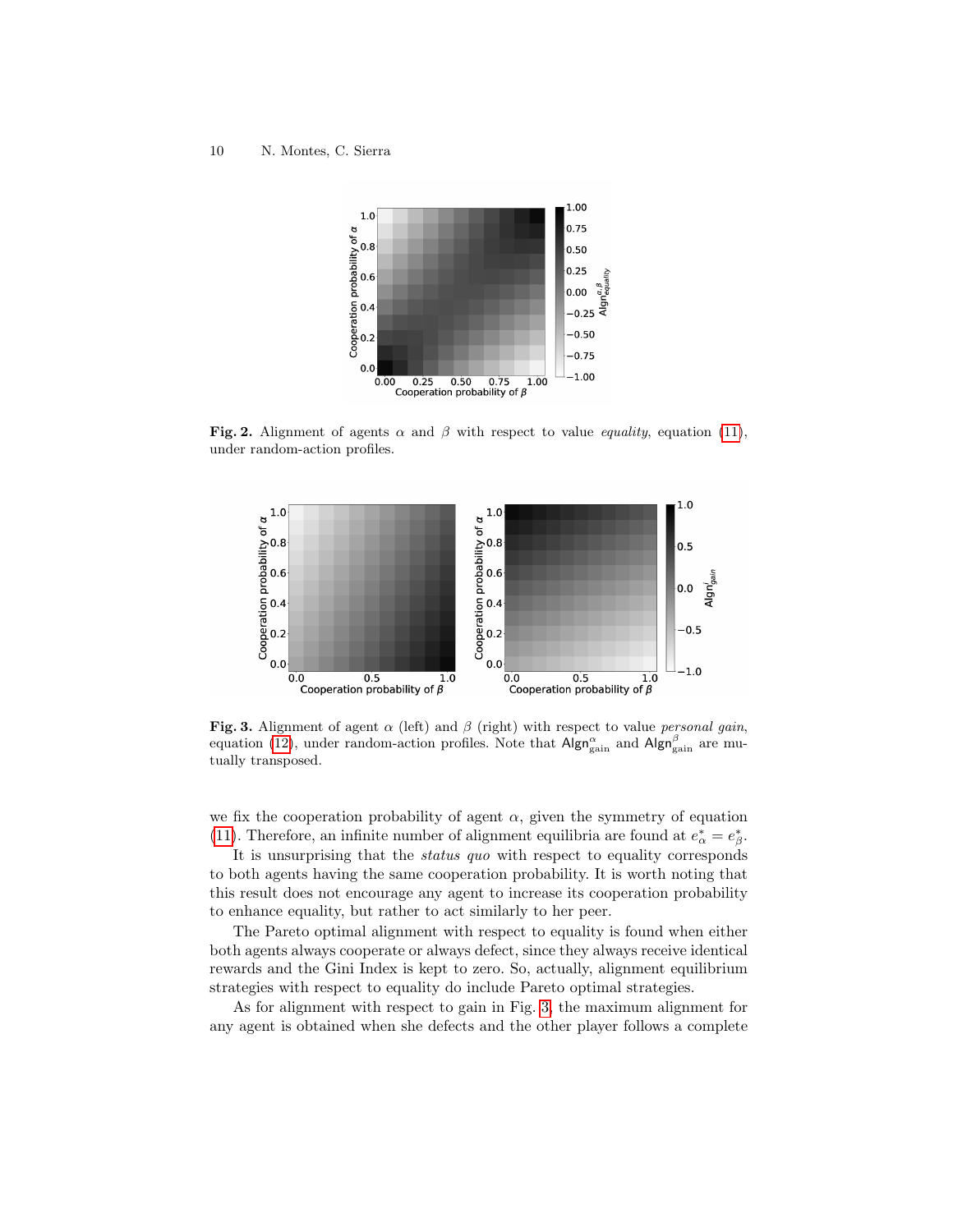cooperation strategy. The alignment equilibrium, again considering only randomaction profiles, is found at the position where both agents never cooperate. This is a consequence of the single Nash equilibrium of the stage game at the position (defect, defect), in combination with the definition of preference with respect to personal gain in equation [\(12\)](#page-7-1) being directly related to the individual gains for a single round.

Differently from the results obtained for value *equality* where equilibrium positions were Pareto optimal, for value *personal gain* this is not the case. Starting from constant mutual defection, both agents could improve their alignment by turning to constant mutual cooperation instead, since they would attain larger gains at each round. This result is also due to the direct relationship between preferences with respect to personal gain and the actual rewards in each round, see equation [\(12\)](#page-7-1).

This pair of strategies (both agents always defecting for all repetitions of the game) is the alignment equilibrium when both agents' alignments are computed with respect to value *personal gain*. An interesting observation is that this is also the alignment equilibrium when one player's alignment is computed with respect to equality, and the other with respect to gain. Let's consider the case where α's alignment is computed with respect to gain, Fig. [3](#page-9-1) left, and  $β$ 's alignment is computed with respect to equality, Fig. [2.](#page-9-0)

Regardless of  $\beta$ 's actions,  $\alpha$ 's alignment is always maximised under null cooperation probability, so the preferred strategy to take is to defect in every round. Then,  $\beta$  maximises her alignment with respect to equality by imitating  $\alpha$ , that is, always defecting as well. The result is that the only alignment equilibrium satisfying equation [\(4\)](#page-4-0) for random-actions profiles is found at  $e^*_{\alpha} = e^*_{\beta} = 0$ . It is worth noting that the calculation for the alignment is specific to each agent in order to reflect their different priority values. Again, this alignment is not Pareto optimal. If both agents switched to  $e_{\alpha} = e_{\beta} = 1$ ,  $\alpha$  could enhance her alignment with respect to personal gain while maintaining  $\beta$ 's alignment with respect to equality at 1.

A summary of the results presented so far for random-action profiles is displayed in Table [2.](#page-10-0)

Now, we look into the alignment with respect to a single value under heterogeneous profiles. The alignment for both players is plotted as a function of the cooperation probability of  $\beta$ , under the various possible strategies for  $\alpha$ , for value *equality* in Fig. [4](#page-11-0) and for value *personal qain* in Fig. [5.](#page-11-1)

Table 2. Summary of the results obtained for two randomly-behaving players, highlighting the position of alignment equilibrium strategies and their Pareto optimality.

<span id="page-10-0"></span>

|  |                        |                             | Value for $\alpha$ Value for $\beta$ Alignment equilibrium Pareto optimal |                 |
|--|------------------------|-----------------------------|---------------------------------------------------------------------------|-----------------|
|  | Equality               | Equality                    | $e_{\alpha}^* = e_{\beta}^*$                                              | <b>Included</b> |
|  |                        | Personal gain Personal gain | $e_{\alpha}^* = e_{\beta}^* = 0$                                          | No              |
|  | Personal gain Equality |                             | $e_{\alpha}^* = e_{\beta}^* = 0$                                          | No              |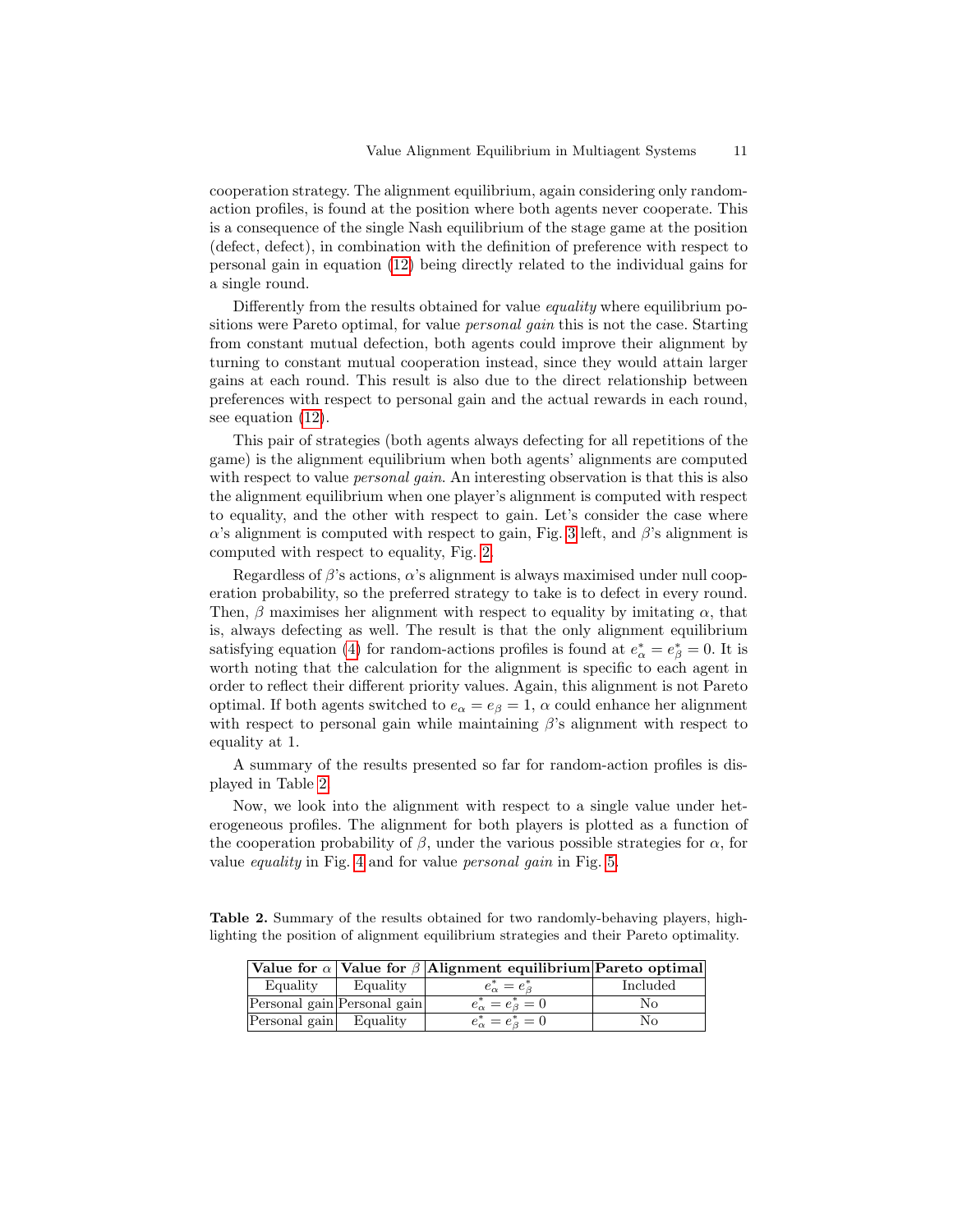

<span id="page-11-0"></span>Fig. 4. Alignment of agents  $\alpha$  and  $\beta$  with respect to value *equality*, equation [\(11\)](#page-7-0), under heterogeneous profiles, depending on the strategy followed by player  $\alpha$ .



<span id="page-11-1"></span>Fig. 5. Alignment of agent  $\alpha$  (left) and  $\beta$  (right) with respect to value *personal gain*, equation [\(12\)](#page-7-1), under heterogeneous profiles, according to the strategy followed by player α.

First, we focus our attention on the alignment with respect to equality in Fig. [4.](#page-11-0) In this case, the three strategies result in very distinct trends. Tit-fortat, equivalent to imitating the opponent, leads to a very stable alignment with respect to equality, independently of the extend of collaboration of  $\beta$ . The other two strategies, mostly cooperate and mostly defect, result in alignments that are strongly dependent on  $\beta$ 's cooperation probability. When  $\beta$  defects often (cooperation  $\sim$  0), mostly defect is the preferred individual strategy for  $\alpha$ . In contrast, when β cooperates often (cooperation  $\sim$  1), mostly cooperate is the most suitable strategy for  $\alpha$ . These results are in line with those obtained for random-action profiles with respect to equality (Fig. [2\)](#page-9-0), where we observed that the alignment equilibrium was reached when both payers behaved similarly.

In order to find the alignment equilibrium from results presented as in Fig. [4,](#page-11-0) we must look for the position(s) such that: (a) For constant cooperation probability of  $\beta$ , *i.e.* by fixing the position along the x axis, changing  $\alpha$ 's strategy by switching line colour leads to a decrease in alignment; and (b) for fixed  $\alpha$ 's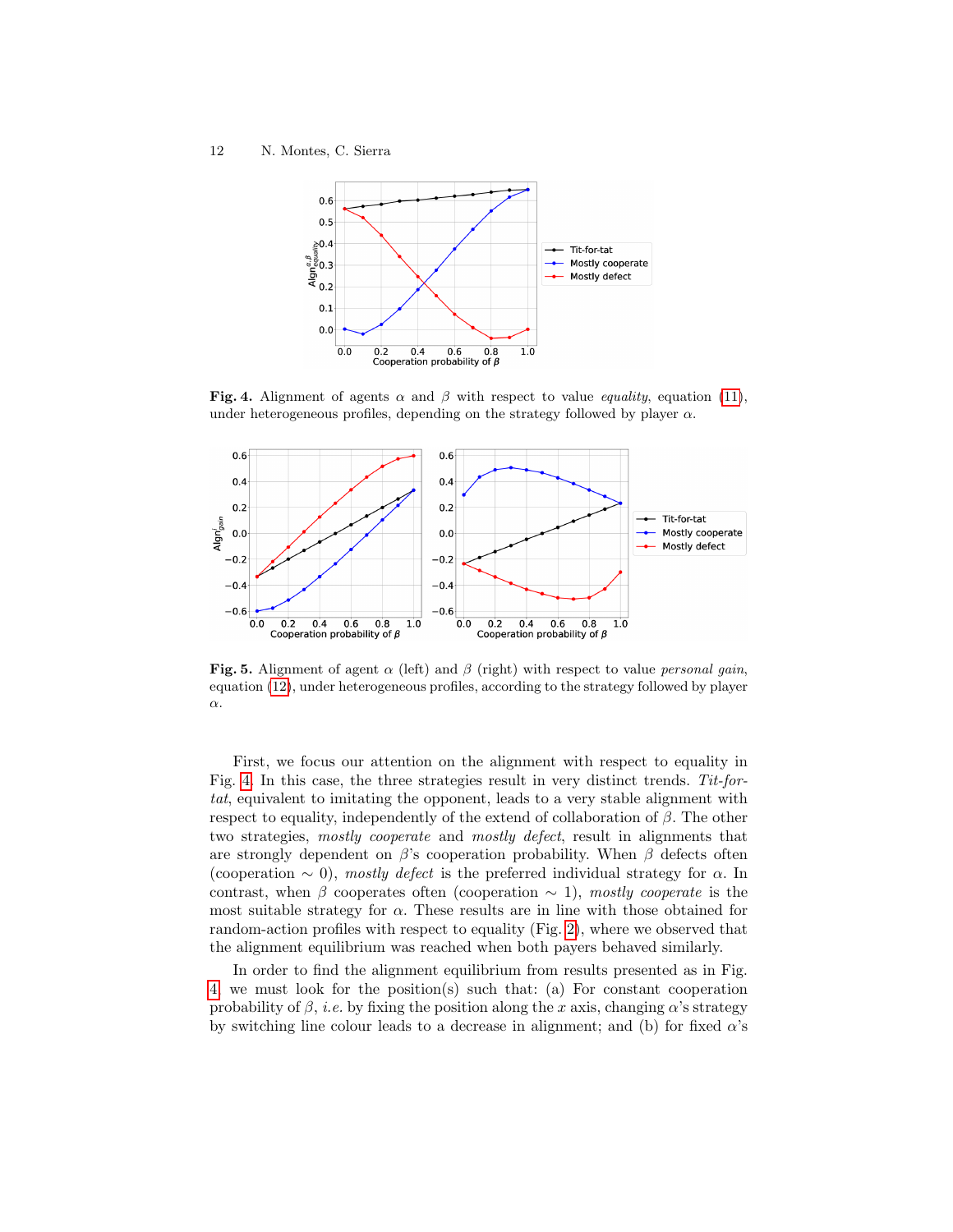strategy, *i.e.* maintaining the line colour, the cooperation probability of  $\beta$  (the coordinate along the x axis) corresponds to a maximum along that line.

For heterogeneous profiles, the alignment equilibrium with respect to equality is found when  $\beta$ 's strategy along the iterated game settles in cooperation (probability of cooperation equals 1) and  $\alpha$  applies the *tit-for-tat* or mostly co*operate* strategies, both of which result in  $\alpha$  cooperating for all rounds of the game, except possibly in the first one. Neither  $\beta$  nor  $\alpha$  would then have any incentive to unilaterally deviate.

Differently to the case of random strategies, where there was an infinite number of alignment equilibria (the positive diagonal), in this case there is a single alignment equilibrium that corresponds to the persistent collaboration of both agents along the iterated game, which is something clearly desirable from a social perspective. Then, the introduction of strategic directives for  $\alpha$  has shifted the equilibrium with respect to equality towards cooperation. It is also worth noting that, in this case, the equilibrium strategy corresponds exactly with the only Pareto optimal position.

Second, we concentrate on alignment with respect to personal gain, Fig. [5.](#page-11-1) In this case,  $\alpha$ 's alignment is strongly dependent on the cooperation probability of β. The three strategies yield alignments for  $\alpha$  that are monotonically increasing with  $\beta$ 's collaboration. Also, the three strategies are always equally ranked. This means that, given a fixed cooperation ratio for  $\beta$ , the most aligned strategy is always mostly defect, followed by tit-for-tat and finally mostly cooperate. The strategies are ordered from least to most cooperative.

As for  $\beta$ 's alignment, it increases linearly with its cooperation probability when  $\alpha$  follows *tit-for-tat*. It displays a peak at low collaboration rates when  $\alpha$ deploys *mostly cooperates*, and a valley at high cooperation probabilities when  $\alpha$  follows *mostly defect.* 

Again, considering only the heterogeneous profiles that have generated these results, there are two alignment equilibria with respect to personal gain corresponding to β not cooperating at all and  $\alpha$  following either mostly defect or tit-for-tat. To achieve this conclusion, we first note that, for any cooperation probability of  $\beta$ ,  $\alpha$  always enhances her alignment by following mostly defect. Then, once  $\alpha$  has settled for this strategy, the best choice for  $\beta$  is to always defect. These two observations lead to  $\alpha$  following either mostly defect or tit-fortat and  $\beta$  never cooperating. Given that  $\beta$  always defects, both these strategies converge to  $\alpha$  always defecting as well, except maybe at the first round. It is worth noting that these equilibria are actually far from the maximum possible alignment for either agent. Nor do they result in a Pareto optimal alignment, since both agents could improve their alignment by having  $\alpha$  follow *tit-for-tat* and  $\beta$  increase her probability of cooperation.

Finally, in an exercise similar to that performed for random-action profiles, we find the alignment equilibrium position when agents prioritise different values. Since players in this strategy profiles are not equivalent ( $\alpha$  behaves in a conscious way while  $\beta$  behaves completely randomly), we must examine two possibilities: α prioritises *personal gain* while  $β$  prioritises *equality*, and vice-versa.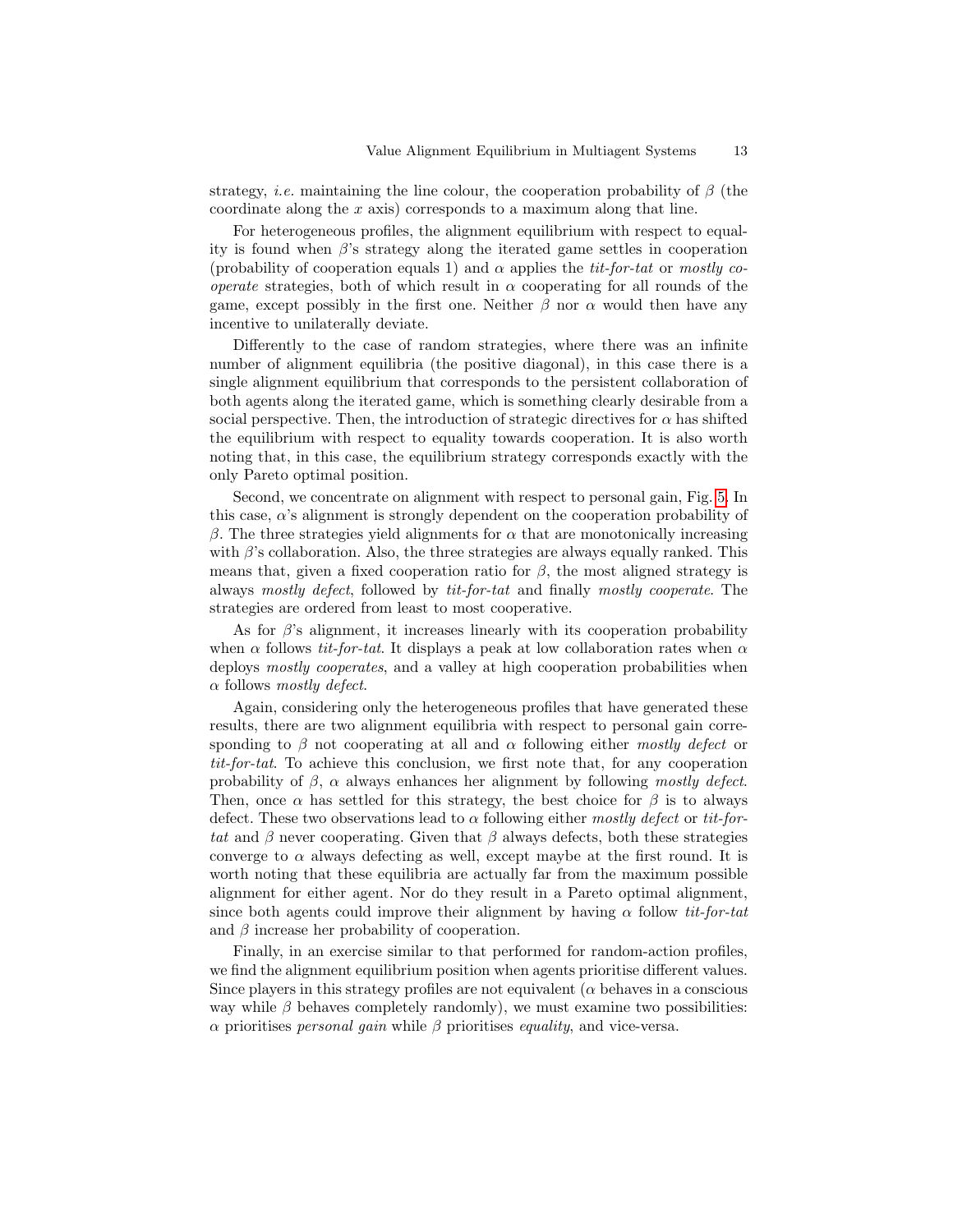<span id="page-13-0"></span>Table 3. Summary of the results obtained under heterogeneous profiles, highlighting the position of alignment equilibrium strategies and their Pareto optimality. (Nomenclature for strategies: TfT: tit-for-tat; MC: mostly cooperate; MD: mostly defect).

|                        |                             | Value for $\alpha$ Value for $\beta$ Alignment equilibrium Pareto optimal |     |
|------------------------|-----------------------------|---------------------------------------------------------------------------|-----|
| Equality               | Equality                    | $e_{\alpha}^* = \text{TfT/MC}; e_{\beta}^* = 1$                           | Yes |
|                        | Personal gain Personal gain | $e^*_{\alpha} = \text{TfT}/\overline{\text{MD}}; e^*_{\beta} = 0$         | No  |
| Personal gain Equality |                             | $e_{\alpha}^* = \text{TfT/MD}; e_{\beta}^* = 0$                           | No  |
| Equality               | Personal gain               | $e_{\alpha}^{*} = \text{TfT/MC}; e_{\beta}^{*} = 1$                       | Yes |

For the first possibility,  $\alpha$  will always need to follow *mostly defect* to ensure that her alignment with respect to personal gain is maximised, regardless of  $\beta$ 's probability of cooperation. Then, in order to attain maximum alignment with respect to equality,  $\beta$  will settle on constant defection. Hence, the alignment equilibrium when  $\alpha$  prioritises personal gain and  $\beta$  prioritises equality is the same as when both prioritised personal gain. Yet again, these strategies do not lead to a Pareto optimal alignment, since both agents could improve the alignment with respect to their prioritised values by having  $\alpha$  follow tit-for-tat and  $\beta$  increase her probability of cooperation.

For the second possibility,  $\alpha$  will follow *tit-for-tat*, since this strategy dominates the two others when it comes to equality, regardless of the cooperation probability of  $\beta$ . Given this observation,  $\beta$  will then enhance her alignment with respect to *personal gain* by always cooperating. At this position,  $\alpha$  can resort to tit-for-tat or mostly cooperate indistinctly. This strategy profile is equal to the equilibrium found when both agents prioritised equality. In this case, it also corresponds to a Pareto optimal alignment, since  $\alpha$  has achieved the maximum possible alignment with respect to equality.

It is worth pointing out that the alignment equilibrium positions under agents prioritising different values are driven by the player following the more conscious strategy,  $\alpha$  in this case. That is to say that when  $\alpha$  focuses on personal gain, the solution concepts are identical regardless of the value that  $\beta$  (the randomly behaving agent) holds in high regard. The same result is found when  $\alpha$  focuses on equality instead.

A summary with the results analysed for the model under heterogeneous profiles is provided in Table [3.](#page-13-0)

# 5 Conclusions and future work

In this work, we have reviewed a formal framework that establishes preferences over the states in the world, and we have specified the computation of value alignment through the increase or decrease in preferences over states in a normative world. Some further study needs to be done in the theoretical front, but for the time being we have been able to implement this framework in the Iterated Prisoner's Dilemma model.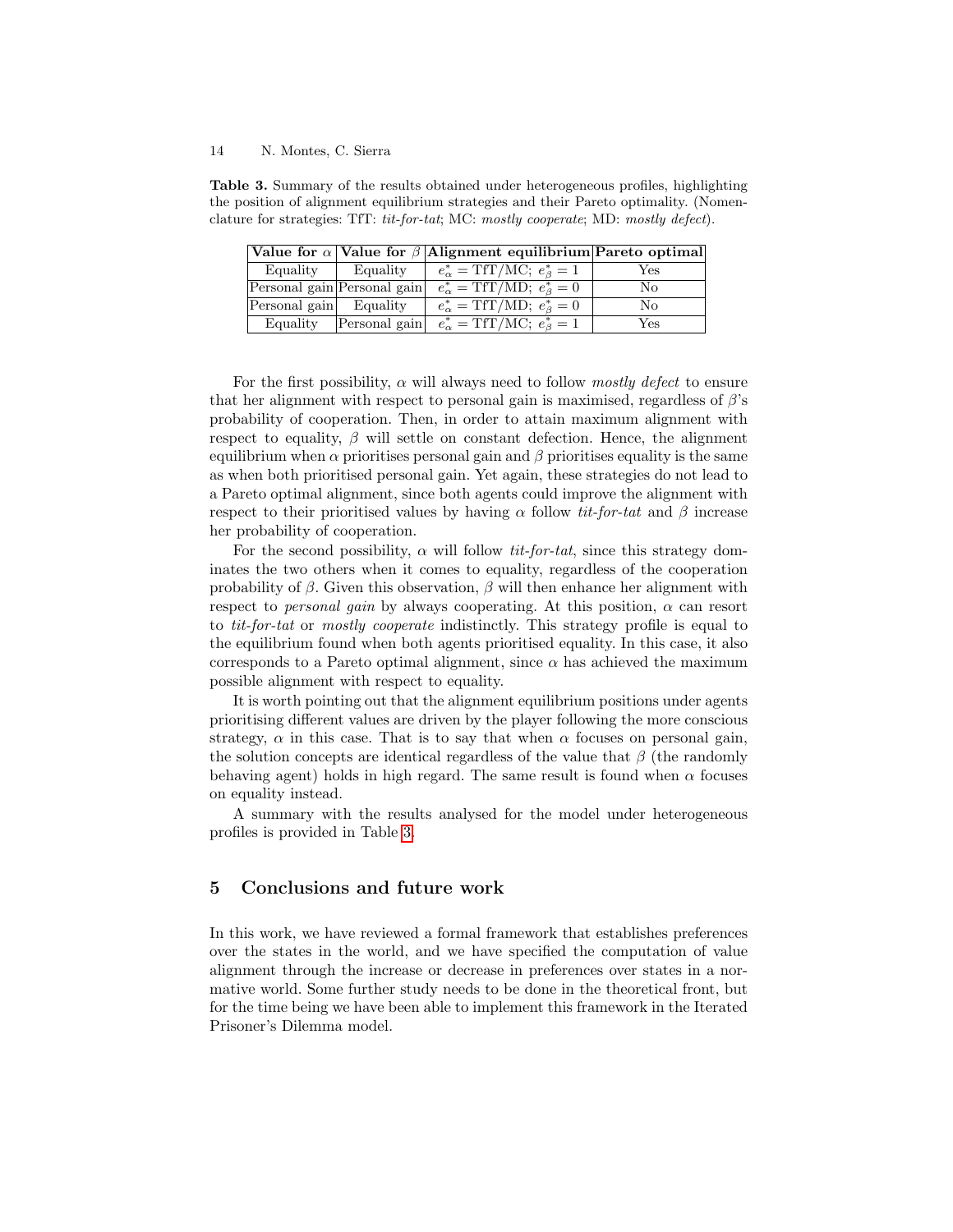Inspired by the classical Nash equilibrium and Pareto optimality in game theory, we have introduced the novel notions of alignment equilibrium and Pareto optimal alignment. These solution concepts extend the existing definitions to account for different values beyond individual rewards and generalise to cases where agents may have different priorities. We have been able to identify both equilibria and Pareto optimal alignments in our Two-Agent Iterated Prisoner's Dilemma model, with respect to the values *equality* and *personal gain*. An interesting finding is that, under both strategy subsets under consideration, alignment equilibria positions with respect to equality include Pareto optimal outcomes, while equilibrium positions with respect to value gain do not.

This work intends to exemplify an application of the proposed model for the value alignment problem. Further work, built on it, remains to be done. First, on the analytical side, formal properties of the alignment equilibrium and its relationship with Pareto optimal alignments should be explored. Second, the model can be naturally extended to account for the introduction of norms, such as taxes, fines or the banning/enforcement of behaviour. An interesting outcome from such research should be the shift, if any, in the alignment equilibria positions. Finally, a third line of work should be focused on the development of methodologies to synthesise norms with optimal alignment with respect to values of choice.

## Acknowledgments

This work has been supported by the AppPhil project (RecerCaixa 2017), the CIMBVAL project (funded by the Spanish government, project  $\#$  TIN2017-89758-R), the EU WeNet project (H2020 FET Proactive project  $\#$  823783) and the EU TAILOR project (H2020  $\#$  952215).

# References

- <span id="page-14-1"></span>1. Andrighetto, G., Governatori, G., Noriega, P.: Normative Multi-Agent Systems, vol. 4. Schloss Dagstuhl–Leibniz-Zentrum fuer Informatik (2013). [https://doi.org/10.4230/DFU.Vol4.12111.i,](https://doi.org/10.4230/DFU.Vol4.12111.i) issue: APRIL
- <span id="page-14-2"></span>2. Atkinson, K., Bench-Capon, T.: States, goals and values: Revisiting practical reasoning. Argument & Computation 7(2-3), 135–154 (2016). <https://doi.org/10.3233/AAC-160011>
- <span id="page-14-0"></span>3. Axelrod, R.M.: The Evolution of Cooperation. Basic Books (1984)
- <span id="page-14-5"></span>4. Bellù, L., Liberati, P.: Inequality Analysis: The Gini Index. Food and Agriculture Organization of the United Nations (2006), [http://www.fao.org/policy-support/](http://www.fao.org/policy-support/resources/resources-details/en/c/446282/) [resources/resources-details/en/c/446282/](http://www.fao.org/policy-support/resources/resources-details/en/c/446282/)
- <span id="page-14-3"></span>5. Chinchuluun, A., Pardalos, P., Migdalas, A., Pitsoulis, L.: Pareto Optimality, Game Theory And Equilibria, vol. 17. Springer-Verlag (01 2008). <https://doi.org/10.1007/978-0-387-77247-9>
- <span id="page-14-4"></span>6. Cowell, F.A.: Measuring Inequality. LSE Perspectives in Economic Analysis, Oxford University Press (2009)